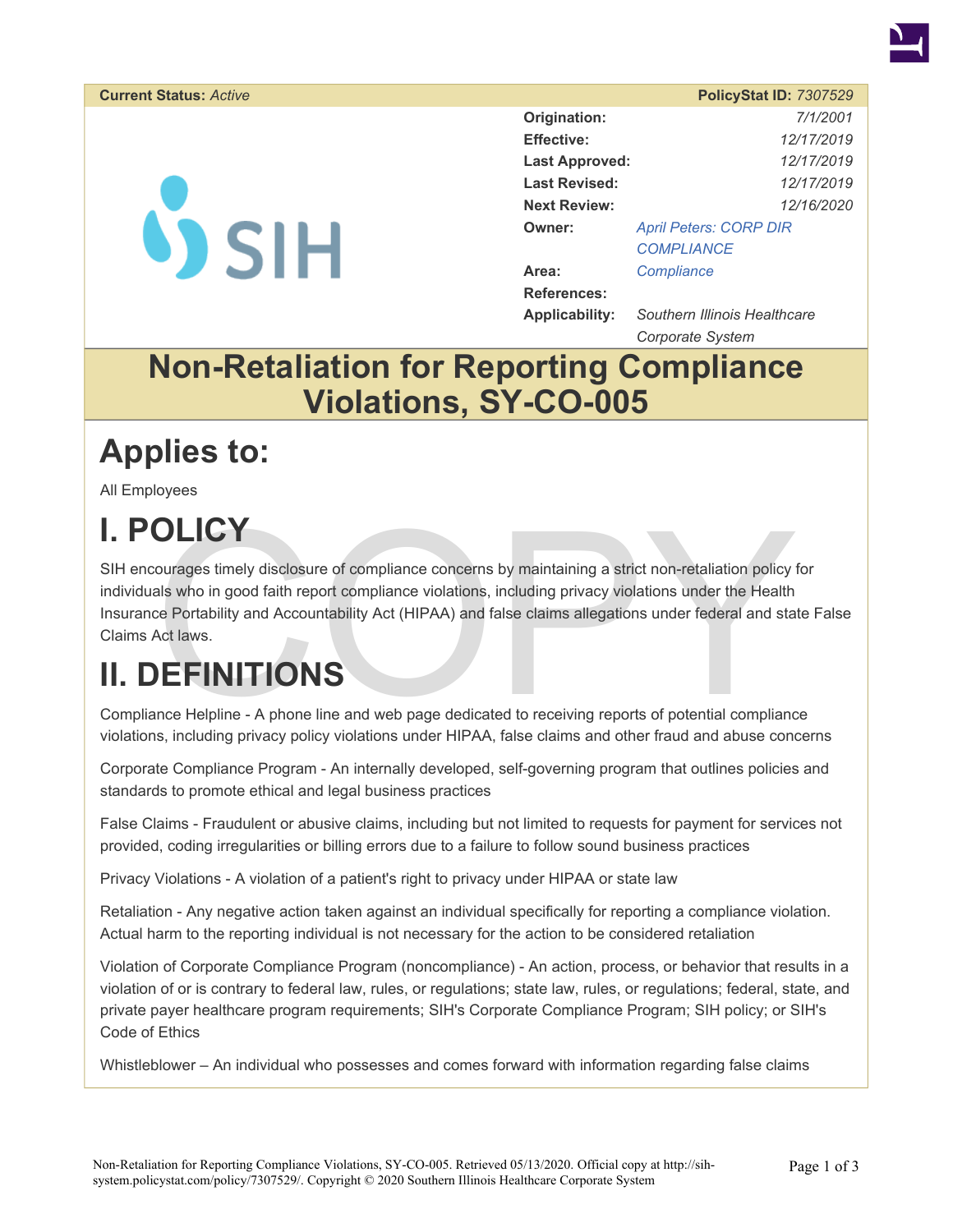## **III. RESPONSIBILITIES**

- 1. Corporate Compliance Officer
	- 1. Maintains an "open door policy" and the Compliance Helpline to allow individuals to report actual or perceived violations of the Corporate Compliance Program
	- 2. Acts upon Helpline reports, including reports of retaliation against individuals, promptly and in an appropriate manner
	- 3. Collaborates with Human Resources during the investigation and works with Human Resources and the offending employee's manager so that the individual can be disciplined accordingly
- 2. Employees
	- 1. Promptly report actual or perceived violations of the Corporate Compliance Program to management, the Corporate Compliance Officer, or Compliance Helpline
	- 2. Promptly report acts of retaliation against an individual for reporting a compliance violation
- 3. Privacy Officer oversees investigations of retaliation that are related to privacy violations.
- 4. Managers/Supervisors
	- 1. Promptly report actual or alleged violations of the Corporate Compliance Program to the Corporate Compliance Officer
	- Compliance Officer<br>Promptly report to the Corporate Compliance Officer acts of retaliation against an individual for<br>reporting a compliance violation<br>Maintain an "open-door policy" and take measures that educate staff and 2. Promptly report to the Corporate Compliance Officer acts of retaliation against an individual for reporting a compliance violation
	- 3. Maintain an "open-door policy" and take measures that educate staff and encourage the reporting of compliance violations

## **IV. EQUIPMENT/MATERIALS**

N/A

## **V. PROCEDURE**

- 1. Employees who report compliance violations to management, the Helpline, the Corporate Compliance Officer, or a government agency are not subject to retaliation.
- 2. Any retaliation against an individual for reporting a compliance violation is reported to the Compliance Department, either directly or through the Helpline, immediately.
- 3. The Compliance Department investigates all reported incidents of retaliation against individuals for reporting compliance violations.
- 4. The Compliance Department notifies the Privacy Officer when the retaliation was in response to a report of a privacy violation.
- 5. The Compliance Department collaborates with Human Resources and the offending employee's supervisor.
- 6. The Compliance Officer, the Human Resources representative, and the employee's supervisor determine appropriate disciplinary action for the offending party. Depending upon the nature of the act, the disciplinary action can include termination. See policy SY-HR-401: Improvement Counseling.
- 7. Management makes efforts to rectify any adverse effects of retaliation against an individual (i.e., if an